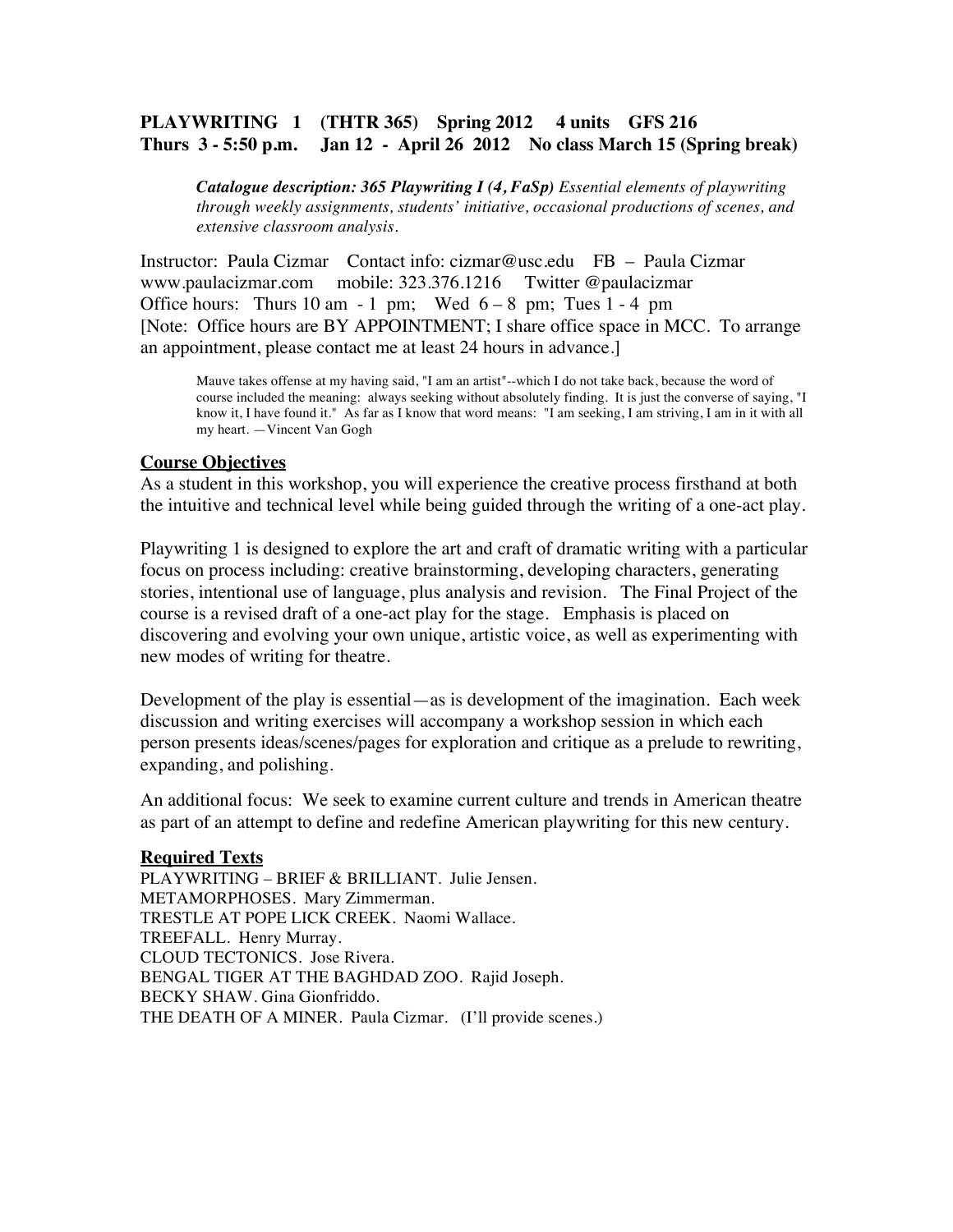### **Optional Texts**

JERUSALEM. Jez Butterworth. CLYBOURNE PARK. Bruce Norris. TWO-HEADED. Julie Jensen. 9 PARTS OF DESIRE. Heather Raffo. TWO SISTERS AND A PIANO. Nilo Cruz. THE SINS OF SOR JUANA. Karen Zacarias. STOP KISS. Diana Son. THE LANGUAGE ARCHIVE. Julia Cho. Additional articles/essays will be provided via Blackboard and/or hard copies.

#### **Additional Plays**

The School of Theatre's Dramatic Writing Program guidelines call for each student in Playwriting 1 to read at least seven plays as part of the course. The plays listed under "Required Texts" fulfill this requirement. You are also encouraged to read additional plays from the "Recommended Reading" section at the end of the syllabus. The more you read, the more you will become aware of the diverse styles, voices, and structural forms open to you as a writer.

#### **Grading**

#### *Components of the Grade*

Your grade will be based on multiple components: completion of a writing journal (see below), the ongoing writing and revision of your one-act play, completion of the reading assignments and presentations re: the reading, quizzes, participation in class exercises and discussion, providing feedback for other students' works-in-progress, and completion of your Final Project.

| Components of the overall grade are weighted as follows:      |             |
|---------------------------------------------------------------|-------------|
| Writing Journal (See below; used for midterm and final grade) | 25 percent  |
| Quizzes                                                       | 10 percent  |
| Reading & Presentations                                       | 10 percent  |
| Ongoing Research, Writing, Revision, Analysis, Participation  | 25 percent  |
| Final Project (revised draft of play) & Final Exam            | 30 percent  |
| TOTAL.                                                        | 100 percent |

Please bear in mind that you earn your grade based on the timely completion of your work, plus the quality of your work. Late assignments are marked down due to missed deadline. Assignments are accepted only within one week of due date. After that, they are considered a missed assignment, which counts as zero.

The Writing Journal is your archive of sketches, research, ideas, and resources for current and future writing. It includes (but is not limited to) the following entries: Writing exercises and all raw material generated in class (DATE ALL WRITING X's) Found character play/monologue (please DATE and add to WJ) Character bank/character recipes and character monologues (Please DATE and add to WJ) Research related to Final Project play (Please DATE and add to WJ) Sketches/reactions to reading assignments (DATE and add to WJ) Impromptu Play Project (Please DATE this and add to WJ) Plans for initiating (and eventually, revising) Final Project (Please DATE this and add to WJ) NOTE: **All Writing Journal entries must be DATED AND LABELED for portfolio review.**

Your Final Project is a REVISED draft of your one-act play. The project will be graded on both artistic merit AND progress, i.e., growth from early exploratory work to final draft. Elements to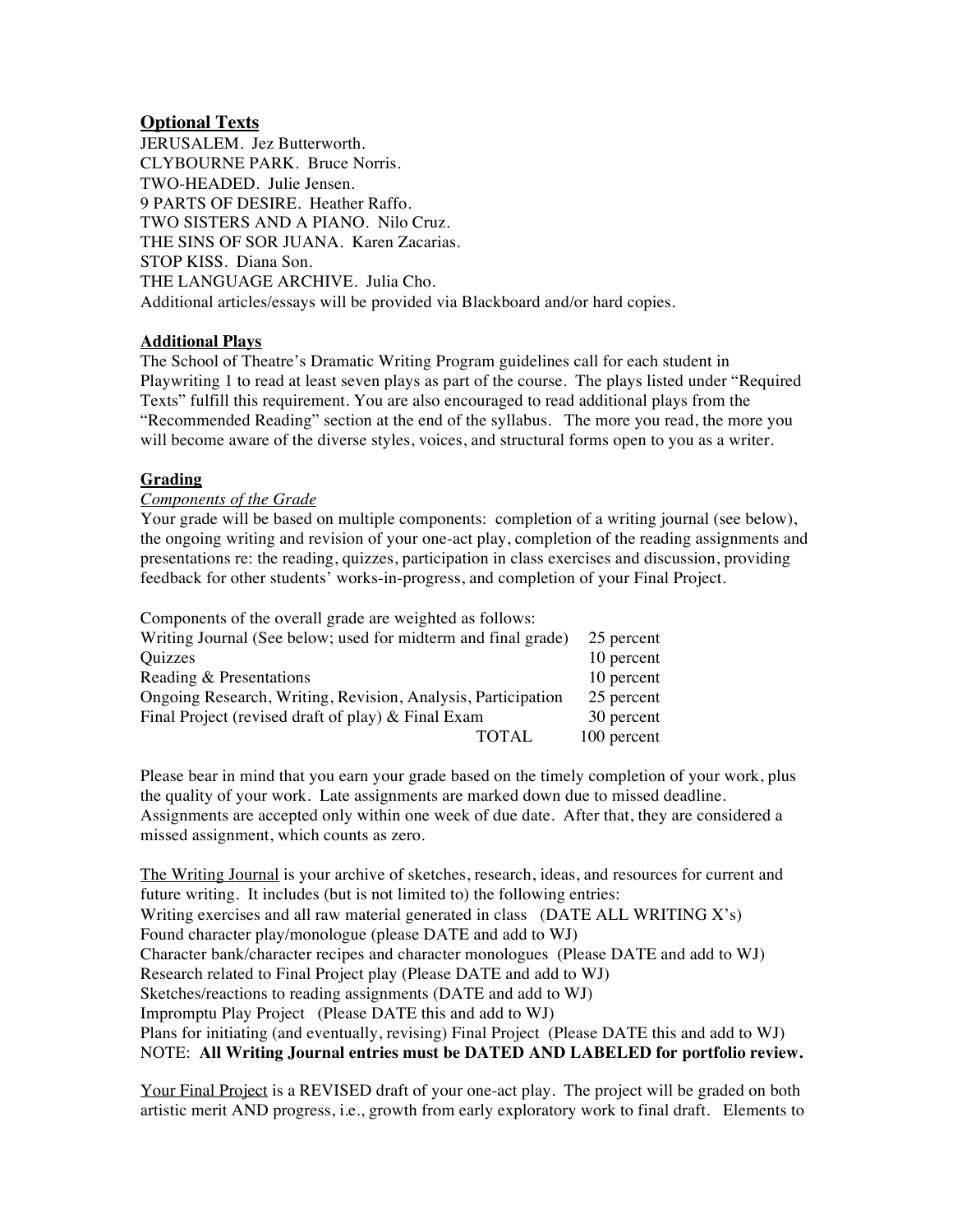be assessed are: character development - 25 percent; language (distinct character voice; rhythm, pace, metaphor) – 25 percent; story/structure/theatricality – 25 percent; overall achievement (includes how well script works as a whole, plus professional appearance of script) – 25 percent.

#### *Guide to Grades*

USC defines grades as follows:  $A = work$  of excellent quality;  $B = work$  of good quality;  $C =$ work of fair quality for undergraduate credit and minimum passing for graduate credit;  $C =$ failing grade for graduate credit;  $D<sub>-</sub> =$  work of minimum passing quality for undergraduate credit; F = failure; IN is given for incomplete work and *must be student-initiated after 12th week and is only awarded under exceptional circumstances.* The following scale is used: 96-100%=A 95-91%=A- 88-90%=B+ 85-87%=B 81-84%=B- 78-80%=C+  $75-77\%$  = C  $71-74\%$  = C-  $67-70\%$  = D+  $66-64\%$  = D  $61-63\%$  = D- 60 and below = F

#### **Note on Participation**

Participation is essential and figures into your grade. This course is modeled along the lines of a professional, artistic workshop; thus, as a member of such a workshop, your participation is necessary not only for the development of your own work, but for the development of your colleagues' work as well. Theatre is a highly collaborative, community-oriented medium and play development is a key part of the life of a playwright. Please honor your obligation to your colleagues' work. One unexcused absence is allowed. All other absences must be for reasons of illness or emergency and must be accompanied by a written explanation; in your absence, please prepare the assigned work that is due and hand it in immediately upon return to the workshop.

PLEASE NOTE: If you miss class, it is YOUR responsibility to obtain information about missed class discussions or missed assignments from *your classmates*, NOT from me. Please keep in contact with your fellow writers and arrange to get their notes if you are absent. Please also consult Blackboard, where you will find resources and handouts related to the class. If you miss class, it may also be necessary to do independent research to make up for what you have missed. Again: When you miss a workshop, you must find a way to make up what you have missed ON YOUR OWN.

#### **Extra Credit**

If you desire extra credit, you may participate in a service learning project. Please let me know as early as possible in the semester, so that I can put you in touch with Brent Blair; he will acquaint you with the opportunities for service learning via his project N-TURN at USC.

#### **Official Statement from School of Theatre on Trojan Integrity and Plagiarism**

Dishonesty in any form harms the individual, other students, and the School of Theatre. Therefore, USC policies on academic integrity will be enforced in this course. Work suspected of containing plagiarized material (the unacknowledged or inappropriate use of another's ideas, wording, or images) will be verified for authenticity by the School of Theatre through internet services. I expect you to familiarize yourself with the academic integrity guidelines found in the current "Scampus." (www.usc.edu/dept/publications/scampus; http://web-app.usc.edu/scampus/wp-

content/uploads/2009/08/appendix\_a.p)

#### **Disability Services**

Students requesting academic accommodations based on a disability are required to register with Disability Services and Programs (DSP) each semester. A letter of verification for approved accommodations can be obtained from DSP when adequate documentation is filed. Please be sure the letter is delivered to me as early in the semester as possible. DSP is open Monday – Friday, 8:30 – 5:00. The office is in Student Union 301 and their phone number is (213) 740-0776. (Please note: If a medical problem or disability arises during the course of the semester and academic accommodations are needed, the same procedure as detailed here must be followed.)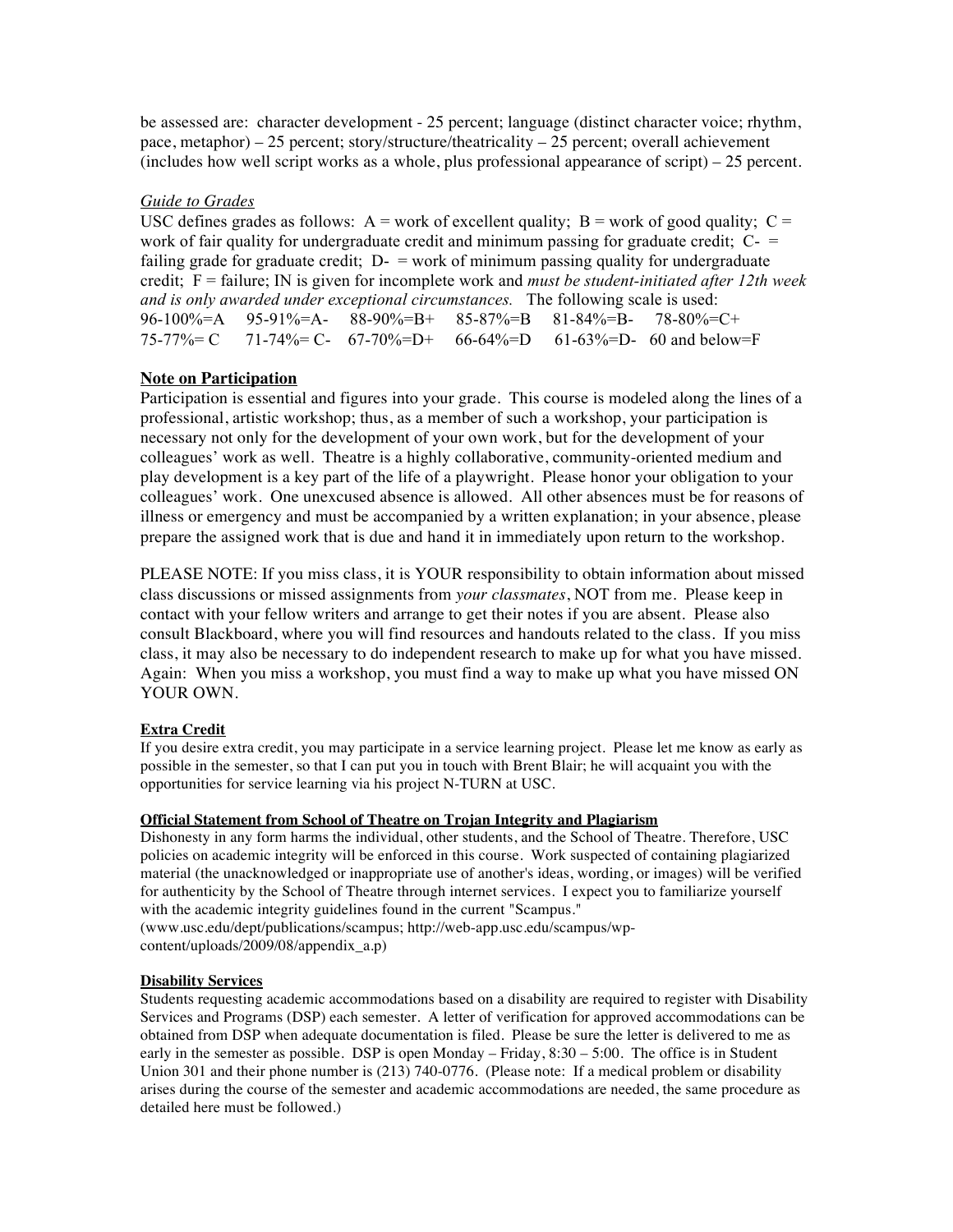#### **Communications**

Each student is required to maintain a working e-mail account (USC accounts are available free of charge). Each student is required to check his/her e-mail on a regular basis, particularly the evening before class for any notices pertaining to class. My e-mail is noted at the top of this contract. Also, please note: This class is Blackboard-enabled; thus the syllabus and other course content can be found online.

#### **Student Responsibilities**

- 1. You are entering into a collaborative relationship with fellow writers and, thus, it is your responsibility to be available to your workshop colleagues for feedback, analysis, and support.
- 2. All workshop members must be treated with respect.
- 3. You are required to attend the workshop and to be on time. Tardiness is defined as being 15 minutes late or more. Excessive tardiness will affect your ongoing writing and participation grade. Only one (1) unexcused absence is allowed.
- 4. Other absences must be for reasons of illness or emergency, and you must notify me in writing (preferably in advance).
- 5. All assignments, written and/or otherwise, must be prepared on time and turned in (or presented) on the deadline date. Late assignments will be marked down due to the missed deadline. Assignments not turned in within a week of deadline count as missed assignments (zero credit).
- 6. It is your responsibility—and SOLELY YOUR RESPONSIBILITY—to make up work you have missed; I will not be repeating lectures or class discussion; you will need to make arrangements to do independent research on whatever topics you have missed to keep up with the workshop. You will also need to make arrangements with your classmates to obtain notes and/or information re: what you missed. Do not request notes or information from me. Many materials can be found on the Blackboard site for this course. If you lose your syllabus or handouts, go to Blackboard.
- 7. Please check your e-mail regularly to see if there are any changes in class meeting place, etc. On rare occasions, it becomes necessary to schedule a new location for class meeting. If I am unable to provide you with this information in the preceding class, I will send you the information via e-mail.
- 8. Written work must be typed, and legible copies must be provided for all workshop participants. In an effort to be environmentally friendly, providing a copy to all workshop members may be accomplished by **projecting your document onto the screen in the classroom from your computer**. Instruction on how to do this will be provided and we will create a schedule of volunteer scribes to assist in this area, eliminating the need for paper. The Final Project must be printed, however.
- 9. Please remember: A grade is not given, it is earned.
- 10. If you desire an appointment with me, you are required to contact me via e-mail or text message at least 24 hours in advance, otherwise there is no guarantee I will receive your message with sufficient time to make arrangements to meet with you. (Contact information is on the first page of the syllabus.)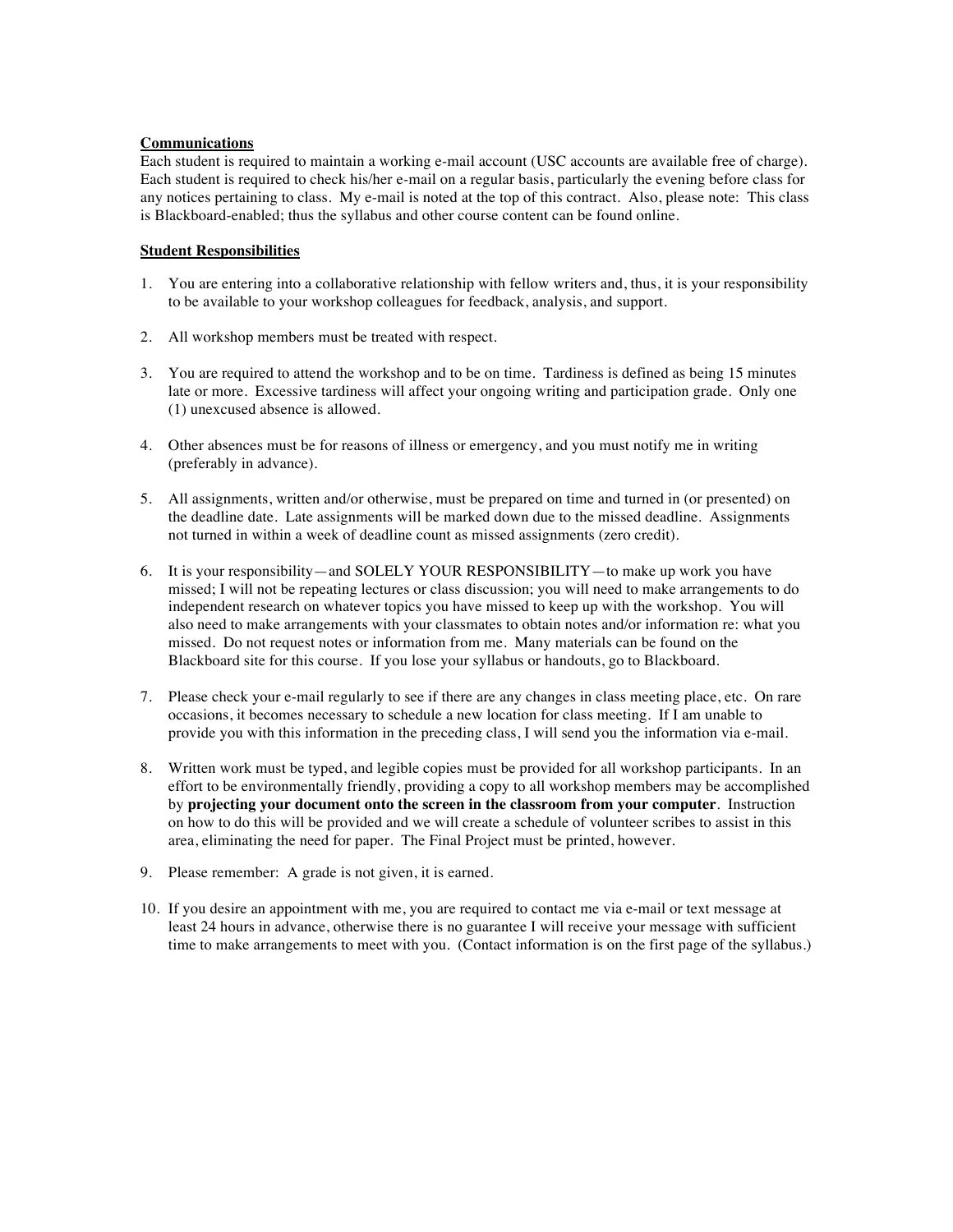## **SCHEDULE AND ASSSIGNMENTS**

## **Week One 1/12/12**

Introduction: What Makes a Play a Play? Writing X: Interviews/Analysis to Mythmaking. Assignments for week two:

Write a 2-3 page "found character" monologue. Read selected scenes from *Metamorphoses* and *Trestle at Pope Lick Creek.* Prepare to discuss. (Discuss also in Writing Journal.) Read *Playwriting - Brief & Brilliant*, 1<sup>st</sup> half.

# **Week Two 1/19/12**

Sources of Inspiration – Myth, Ephemera, True Life, Brainstorms, and More Writing X: Assembling/Grafting/Evolving.

Workshop: Present the found character pieces.

Read aloud: Selected scenes from *Metamorphoses, Trestle, Treefall,* and *Cloud* 

*Tectonics*. (BRING YOUR BOOKS TO CLASS!)

Assignments for week three:

Begin creating a character bank containing six or more characters; your character bank should include at least one character derived from **myth**, one character from **current events (research);** one character from **historical events (research)**, and one character totally from your **imagination** who can humanize a theme; write monologues for each of these designated characters for your Writing Journal (WJ).

Bring in three sources of inspiration (objects, other writing, pictures, research, etc.) Read the rest of *Playwriting – Brief and Brilliant,* 2nd half*.* Prepare to discuss. HEADS UP: Begin a search (and research) for Final Project play. (Research and ideas to be presented week four.)

# **Week Three 1/26/12**

Characters (And Themes) To Die For—Or At Least Remember.

Writing  $X$ : Fatal Flaws + Values and Themes.

Workshop: Present character banks and monologues; brainstorm potential conflicts for these characters. Present sources of inspiration.

Discuss *Playwriting –Brief and Brilliant*.

Read aloud: Scenes from *Treefall* and *Cloud Tectonics.*

Assignment for week four:

Using ideas from character bank, continue search/research on potential Final Project play. Read remainder of *Metamorphoses, Trestle.*

Also: Experiment. Write a scene—something exploratory.

# **Week Four 2/2/12**

Rituals of Antiquity – Honoring the Origins of Theatre in Present Day Plays.

Writing  $X$ : Ritual monologues + ritual plays.

Workshop: Present the exploratory scenes. Present ideas and research for Final Project play.

Assignment for week five:

Read remainder of *Treefall* and *Cloud Tectonics*.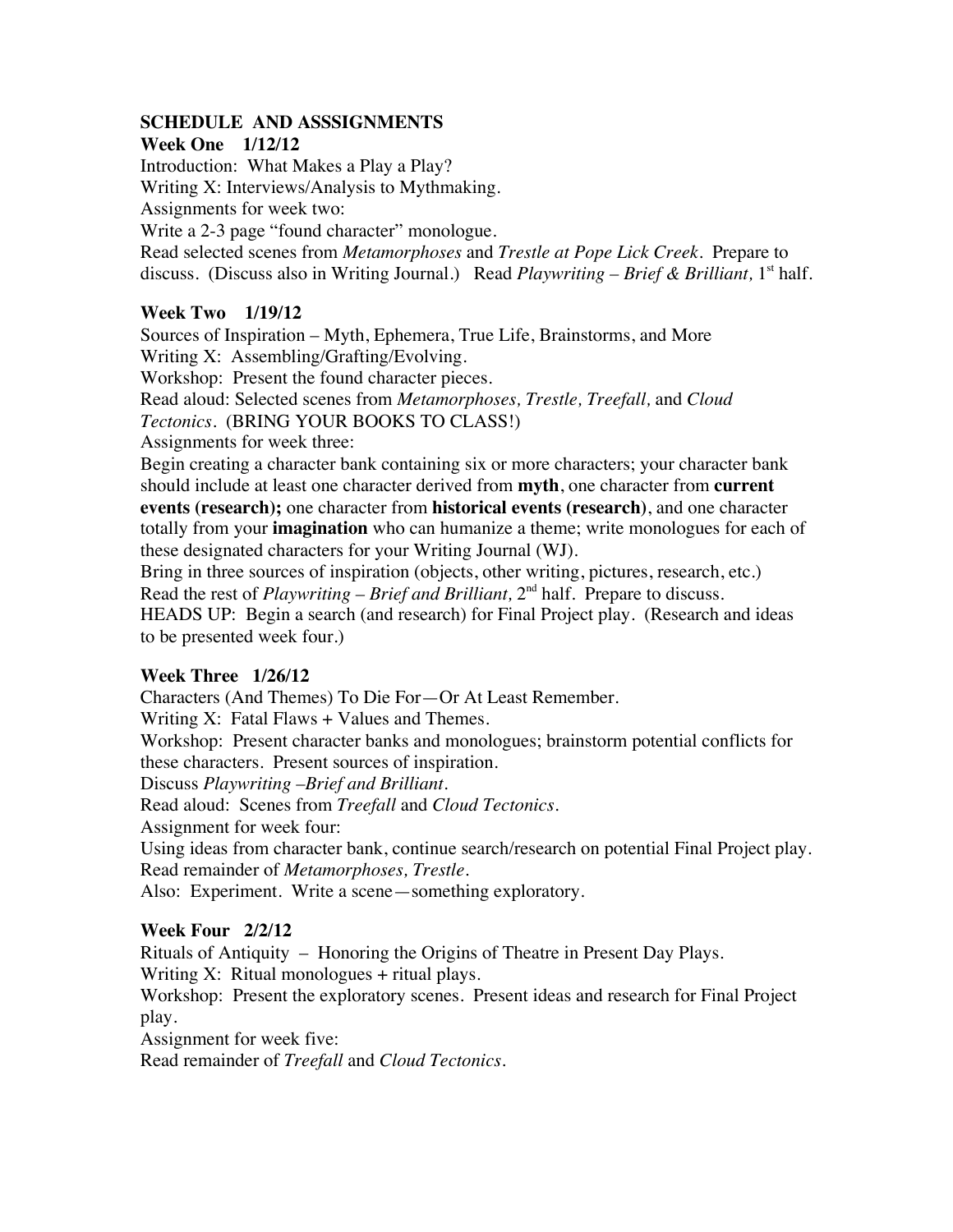Prepare for panel discussions on all four plays assigned to date: *Metamorphoses, Trestle at Pope Lick Creek, Treefall*, and *Cloud Tectonics.* Group will break into two panels: World in Crisis (week 5) and Healing Power of Art (week 6).

Create a presentation that shows your research, sources of inspiration, selected ritual, and ideas for your Final Project play.

Write another exploratory scene: 2 - 4 pages.

## **Week Five 2/9/12**

Page to Stage: Turning Research/Ideas/Rituals into Action, Conflict, Tension.

Writing X: Impromptu Play—6 Items of Information.

Present: Panel discussion by Panel 1 on World in Crisis.

Present: Research, inspirations, ritual, etc. for Final Project play.

Workshop: Exploratory scenes.

Assignment for week six:

Prepare a character-voice-exploration monologue for the main character of your play. Be ready to present orally plus include it as an entry for your WJ.

Continue research.

Reminder: Panel 2, Healing Power of Art, will do discussion week 6. Prepare for all-workshop story conference.

## **Week Six 2/16/12**

The Sensory World of the Play.

Writing X: Visualization/Combining Research and Meditation.

Present: Panel discussion by Panel 2 on Healing Power of Art.

Workshop: Present impromptu plays from Wrtng X and character-voice exploration monologues.

Story conference: Discuss how to focus your research, resources, characters, and theatrical elements to begin Final Project play.

Assignment for week seven:

Polish "Impromptu Play."

Read the remainder of *Becky Shaw, Bengal Tiger*, and *Death of a Miner.* Write response to plays in your journal.

Write experimental scene  $(2 - 4$  pages). Note: This may be the first scene of your Final Project play—or a later scene. It's not necessary that you write in order, at this point. (Hint: Look at writing X and WJ entries for possible raw material.)

## **Week Seven 2/23/12**

Believe What They Say? Or What They Do? An Exploration of Dialogue and Subtext, Behavior and Action.

Writing X: Subtext/Contradictions.

Workshop: Present experimental scenes (2-4 pages) from Final Project plays.

Assignment for week eight:

Write a scene from your Final Project play (2-4) pages.

Reminder: Next week: QUIZ + turn in WRITING JOURNAL for midterm assessment.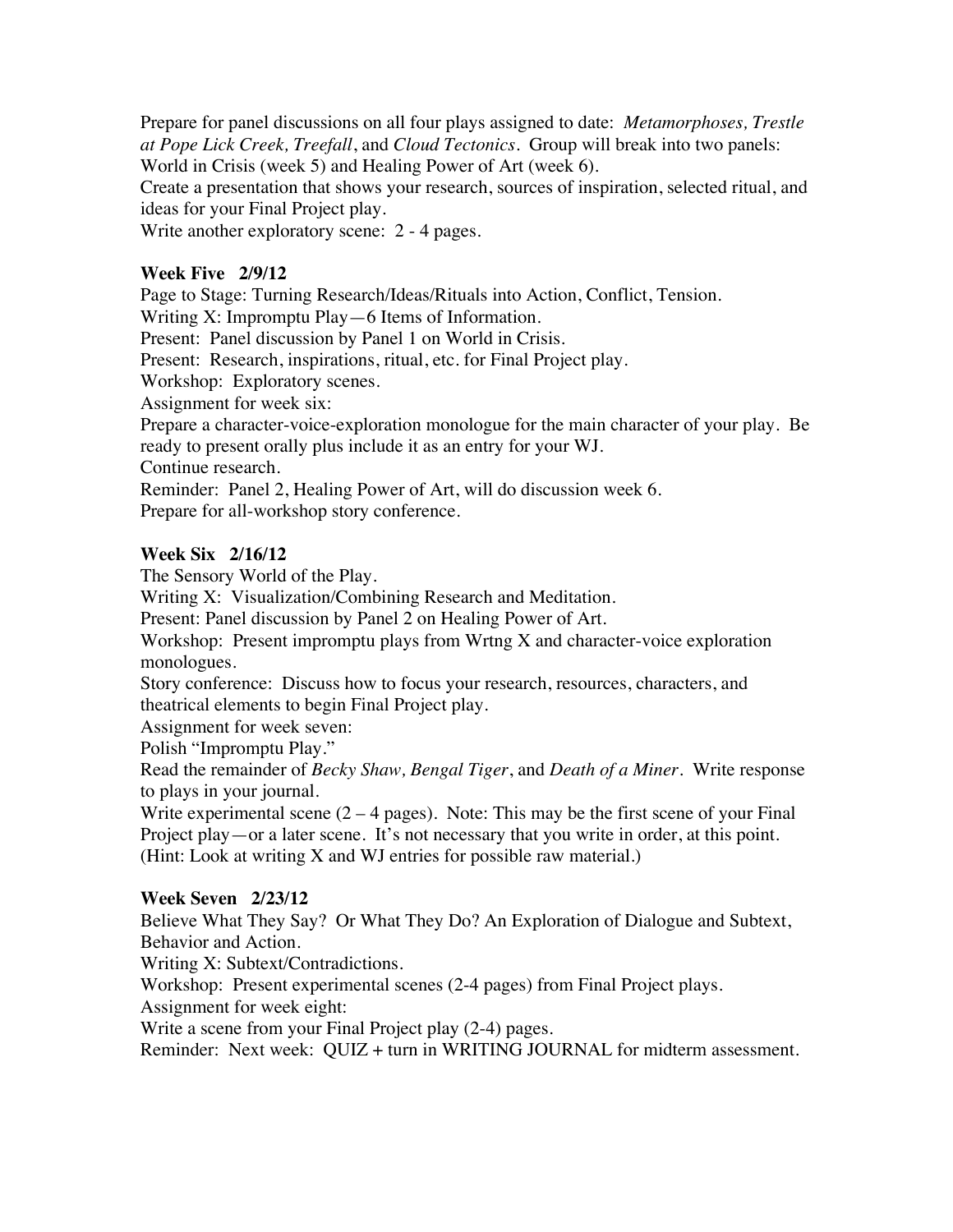## **Week Eight 3/1/12**

The Worst-Case Scenario: Pushing Your Character to the Edge. Writing X: Empathy/Nightmare. Workshop: Readings/discussions of Final Project plans/scenes. QUIZ: Brief essay test involving *Playwriting-Brief and Brilliant* and the plays we've read: *Trestle, Metamorphoses, Treefall, Cloud Tectonics, Becky Shaw,* and *Bengal Tiger.*  Compare and contrast. You may use your books to quote from the plays. TURN – IN: WRITING JOURNALS for midterm evaluation and pages written so far for your Final Project play. Assignment for week nine: Write a RAW DRAFT of your Final Project play.

## **Week Nine 3/8/12**

The Playwright's Paint—Language. Read aloud: Poems to explore language, rhythm, imagery, sound, epiphany. Workshop: Present scenes, Final Project plans. TURN IN raw draft of your entire play. Assignment for week ten: Keep working on your play.

## SPRING BREAK -- NO CLASS 3/15/12

## **Week Ten 3/22/12**

But Is It Theatrical? Exploration of visuals, movement, and other devices so critical to live performance. Plus: Stage directions—techniques and tricks.

Writing X: Scene w/out Dialogue.

Workshop: Present newly written scenes.

Discuss: The feedback on raw draft of your Final Project play. Questions and answers; brainstorming.

Assignment for week eleven:

Assess the raw material in your WJ. Prepare a revised plan for your Final Project; discuss. Keep working on your play; do revisions as needed. Due: Week eleven.

## **Week Eleven 3/29/12**

Exploration of Rewrite Tools: Traditional and Non-, Mechanical and Non-, Left-brain and Right-brain.

Workshop: Present revised scenes and discuss revision plans.

Assignment for remaining weeks: Keep working on your play; revise as needed.

## **Week Twelve 4/5/12**

Getting Ready: Focusing the Work.

Workshop: Present workshop members' scenes.

(Note: In-class presentations of full scripts will be scheduled for the last weeks of class; be ready to sign up for a particular week.)

Assignment: Continue to write and revise FP plays.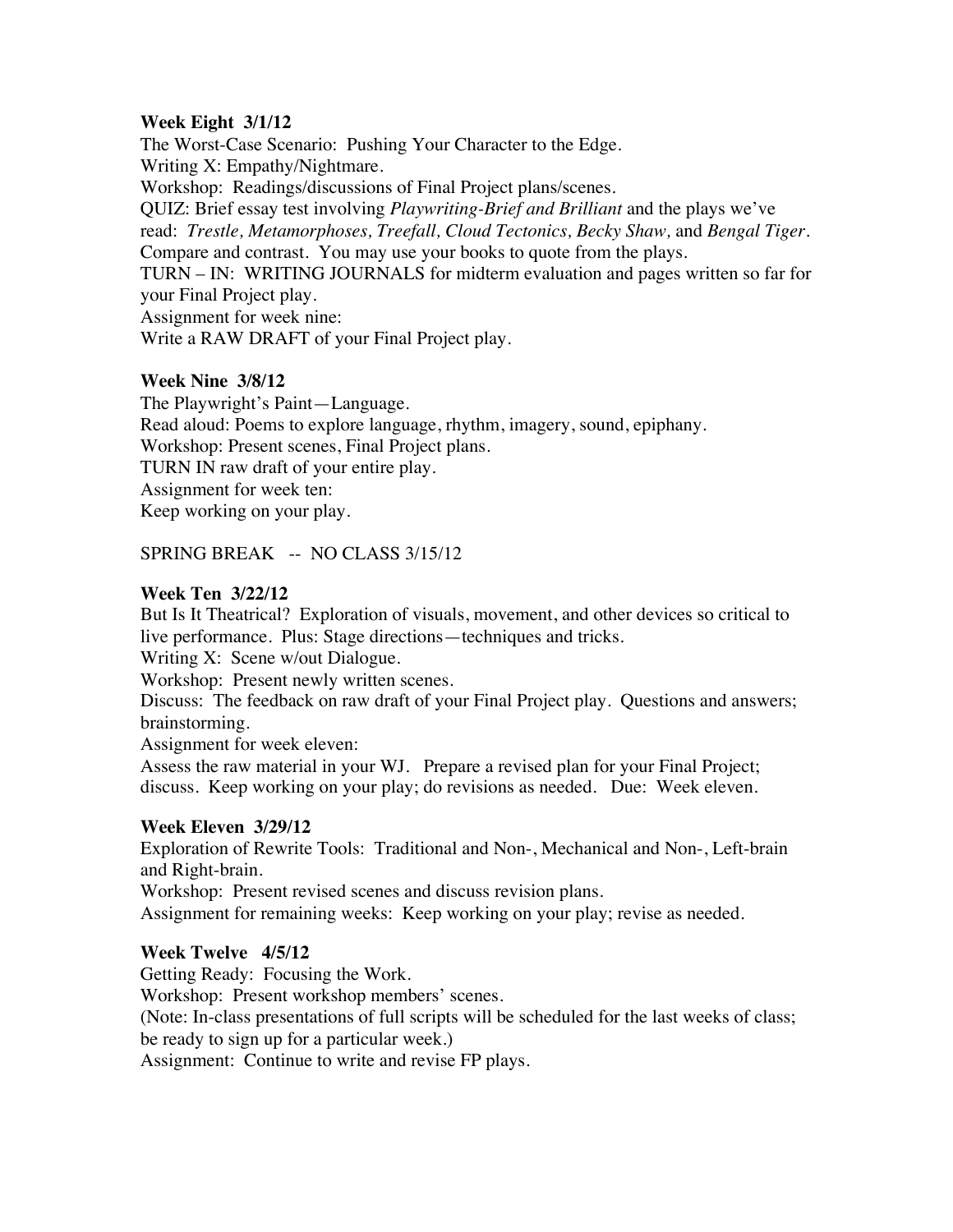### **Week Thirteen 4/12/12**

Workshop: In-class presentations of full scripts. (Schedule TBA) Assignment: Keep revising.

### **Week Fourteen 4/19/12**

Workshop: In-class presentations of full scripts. (Schedule TBA) Assignment: Keep revising.

### **Week Fifteen 4/26/12**

Workshop: In-class presentations of full scripts. (Schedule TBA) End Game: Last Look Q&As. Where to go next—how to submit a script. Turn in: Your Final Project play.

# FINAL EXAM: Feedback & Critique of Scripts **TUES MAY 8 2 - 4 pm**

*REMINDER: Use Blackboard as a resource. Class materials, information, handouts,* additional essays, source materials, etc., are posted on the class site on Blackboard.

We all have two heads and two memories. A head of clay, which will turn to dust; and another, forever invulnerable to the gnawings of time and of passion. One memory that death kills, a compass that expires with the journey, and another memory, the collective memory, which will live as long as the human adventure in the world lives. –Eduardo Galeano, *Memory of Fire: Faces and Masks*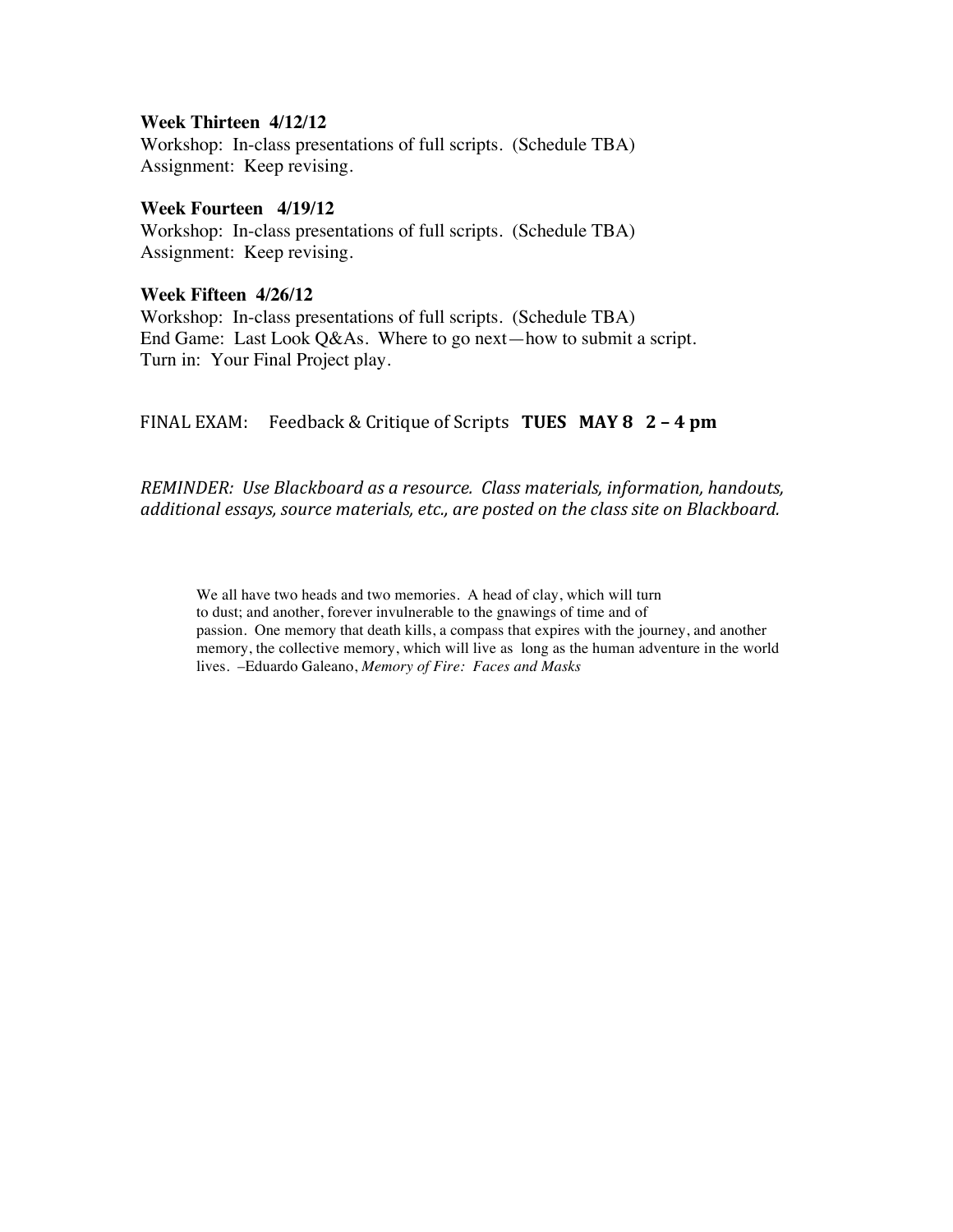## FORMAT

Final Project plays must be properly formatted and must have a cover page plus a character page, which includes: a list of characters, the time and place, a playwright's note (optional—although this is your chance to speak about the style and world of your play).

When formatting your script, the most important point to consider is readability. The Dramatists Guild has a recommended standard professional format (example follows on next page), however you may do slight variations on the professional standard. I don't require any one in particular; however the following format is **prohibited.** Again:

# **DO NOT use the following:**

Max: Did you hear from him yet? Pat: He'll call. Give him time.

The above format is too cramped, is difficult for actors, directors, literary managers, and producers to read. This format is accepted generally only in PUBLISHED scripts (which are cramped to save space and money; plus they include other anomalies because they are transcriptions of the stage manager's prompt book from the original production).

Though some playwrights play with the formatting when they are writing plays that are more poetic or nontraditional, the following format is considered the industry standard:

 **Stage directions**—are indented, single-spaced, and placed in parentheses. Double space before character name. Use 12-point Courier.

 **Character name**—is capitalized and centered. Single space between character name and dialogue. 12-point Courier.

 **Dialogue**—single-spaced and typed on a full line, with reasonable margins. Double space before next character name. 12-point Courier.

 **Line readings**—are discouraged; but if you use them, they should be centered like character name and placed in parentheses.

The typed script, then, using this format style, looks something like this:

(Stage directions here.) CHARACTER NAME<br>Dialoque. In 12-poi Dialogue. Dialogue. Dialogue. In 12-point Courier. CHARACTER NAME<br>Dialoque. Dialogue. Dialogue.

*Note how this looks different from a screenplay in that the dialogue extends out to the left margin rather than being clustered under the character name.*

*A sample from a script follows:*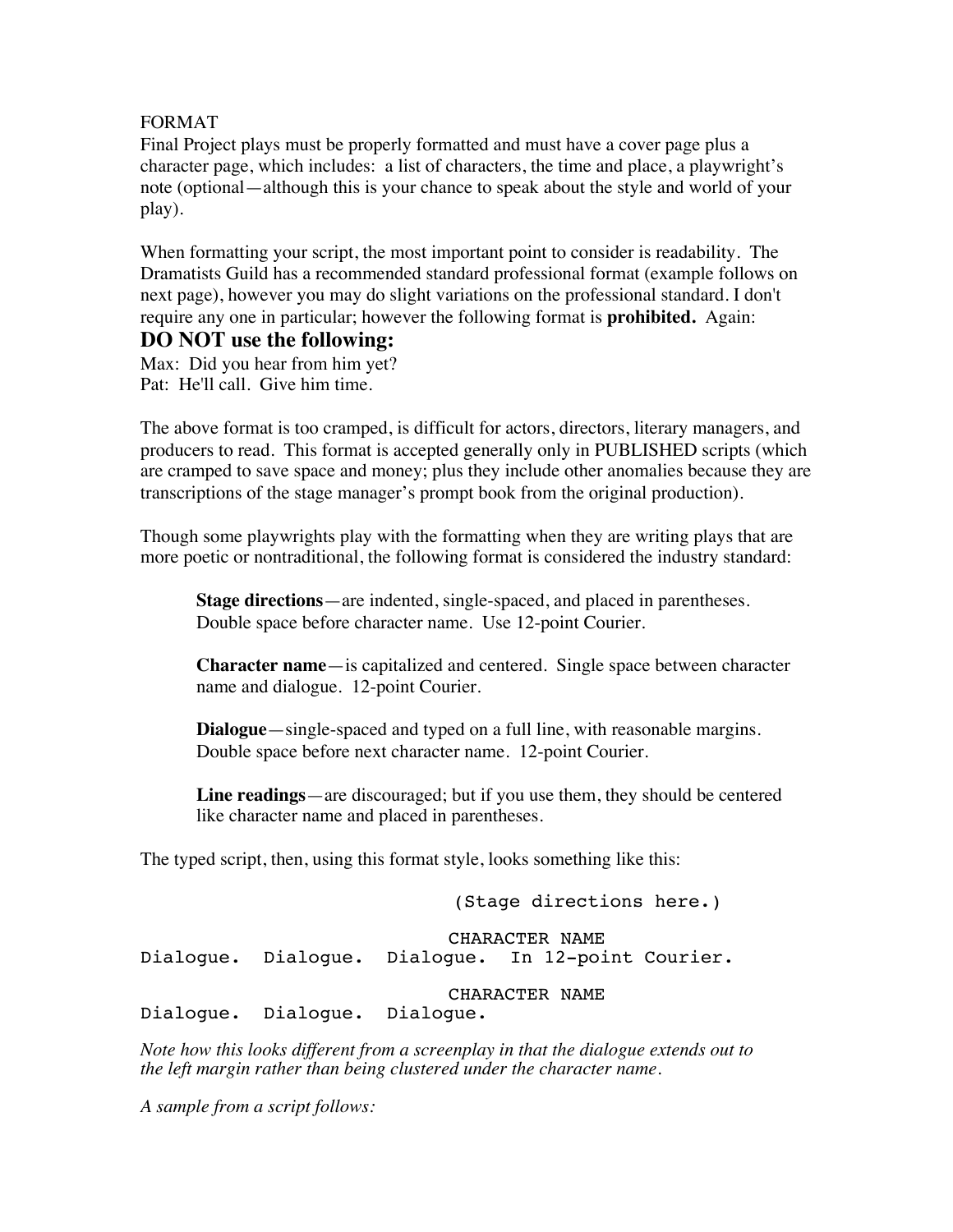(Len takes another drink, hands Celia the bottle. She drinks and hands it back.) LEN Good ole Bobby. Here's to you, B.C. Wherever you are. (Len finishes off the liquor.) This place is a pit. CELIA It's old. Everyone's old. LEN Look at that. Lawns shaved within an inch of their life. Stunted little bushes, one here, one there, no flow to the branches, just regimented rows of ugly little shrubs. CELIA Yep. Cracked driveways. Greasy bricks. LEN Everything's the color of rust. CELIA Rust and motor oil. LEN I'm taking you out of here, Celia. CELIA Forget it. I'm not leaving. LEN Today. Now. Tonight. (He grabs her; she throws his hand off her arm. He staggers.) Damn, I'm so drunk. \*\*(*If you insist on line readings, they should look like this:)* CELIA (coolly determined) Forget it. I'm not leaving.